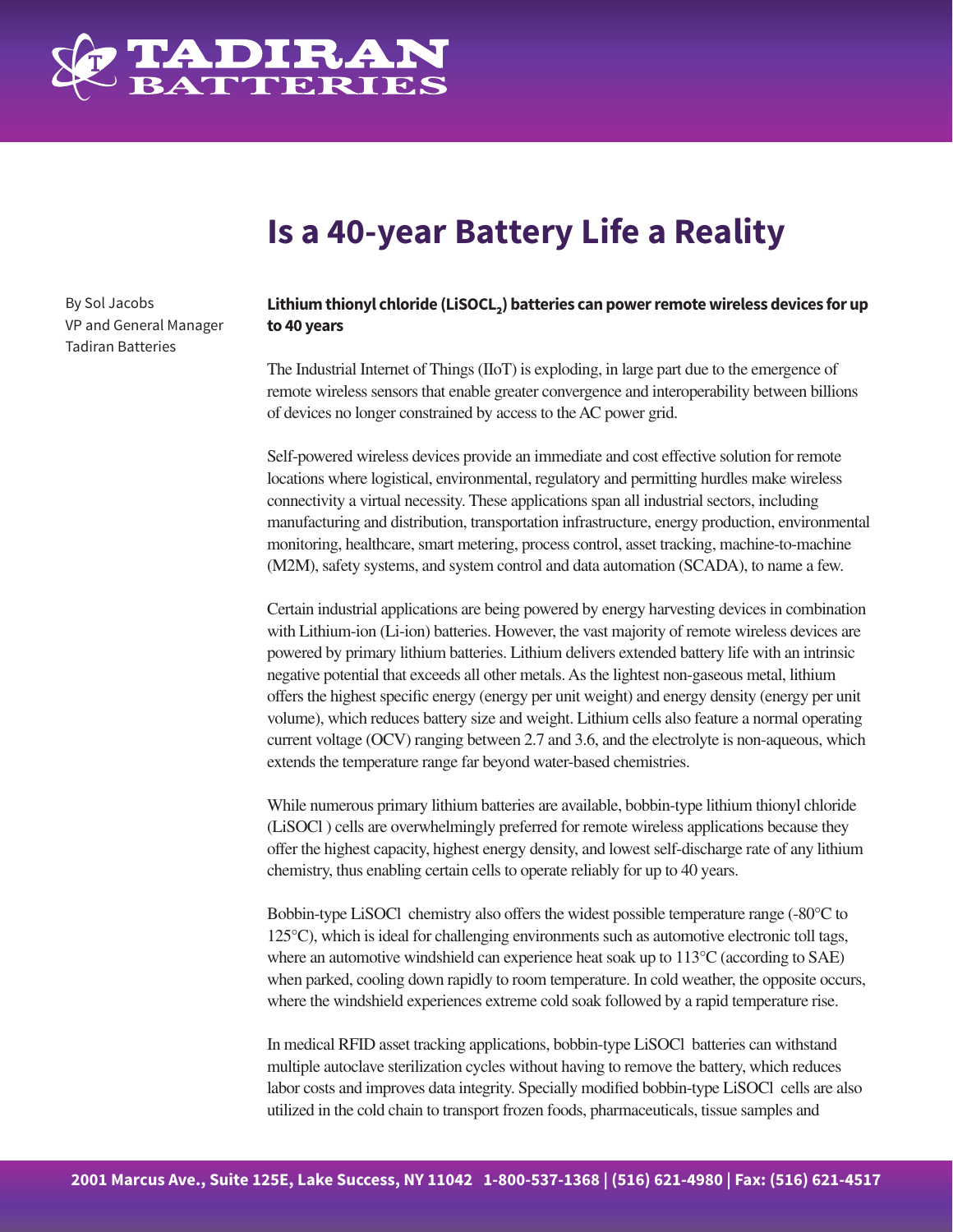

transplant organs at controlled temperatures as low as -80°C, with certain cells tested to operate reliably at -100°C.

## **Extended battery life demands energy conservation**

A prerequisite for 40-year battery life is low average daily energy consumption, which can be accomplished several ways. First, the device needs to operate mainly in a 'standby' mode that draws nominal amounts of current, periodically querying the data, and activating only when certain data thresholds have been exceeded. Once activated, the wireless device then needs to operate as energy efficiently as possible before returning to 'standby' mode. Energy conservation is further achieved through the integration of low power components and circuitry, as well as utilize a low-power communications protocol such as ZigBee, WirelessHART, LORA, etc.

Extended battery operating life is also dependent upon a very low self-discharge rate, which is tied to the battery's ability to harness the passivation effect. Due diligence is required during vendor selection, as a superior quality bobbin-type LiSOCl cell can deliver an annual self-discharge rate as low as 0.7% per year, thus retaining nearly 70% of its original capacity after 40 years. By comparison, a lower quality bobbin-type LiSOCl cell can have a self-discharge rate of up to 3% per year, losing 30% of its available capacity every 10 years, making 40-year life impossible.

Bobbin-type LiSOCl cells work best for applications that require small amounts of average daily current. If the application requires periodic high pulses to power two-way communications, then a hybrid solution may be required that combines a standard bobbin-type LiSOCl cell with a patented hybrid layer capacitor (HLC). The standard cell delivers low background current while the hybrid layer capacitor (HLC) delivers the high pulses (up to 15 A) needed to power wireless communications and other advanced functionality.

Supercapacitors are commonly utilized in consumer electronics to deliver high pulses. However, supercapacitors are rarely used in industrial applications due to serious drawbacks, including an a linear discharge curve that cannot utilize all available energy, low capacity, low energy density, and a very high annual self-discharge rate of up to 60% per year. Supercapacitors linked in series require the use of cell-balancing circuits that additional current to further shorten battery life.

## **Proof that bobbin-type LiSOCL₂ batteries can last 40 years**

The best form of proof for 40-year battery life is actual experience in the field. Back in the mid 80's, millions of bobbin-type LiSOCl batteries were installed in the first generation of wireless meter transmitter units (MTUs) used in AMI/AMR gas and water utility metering applications. Twenty-eight years later, when these older MTUs began to be replaced by newer generation technology, random samples of these cells were tested and found to have a significant amount of unused capacity, even after nearly three decades in the field. Utility managers demand extended battery operating life to ensure greater network reliability by reducing long-term maintenance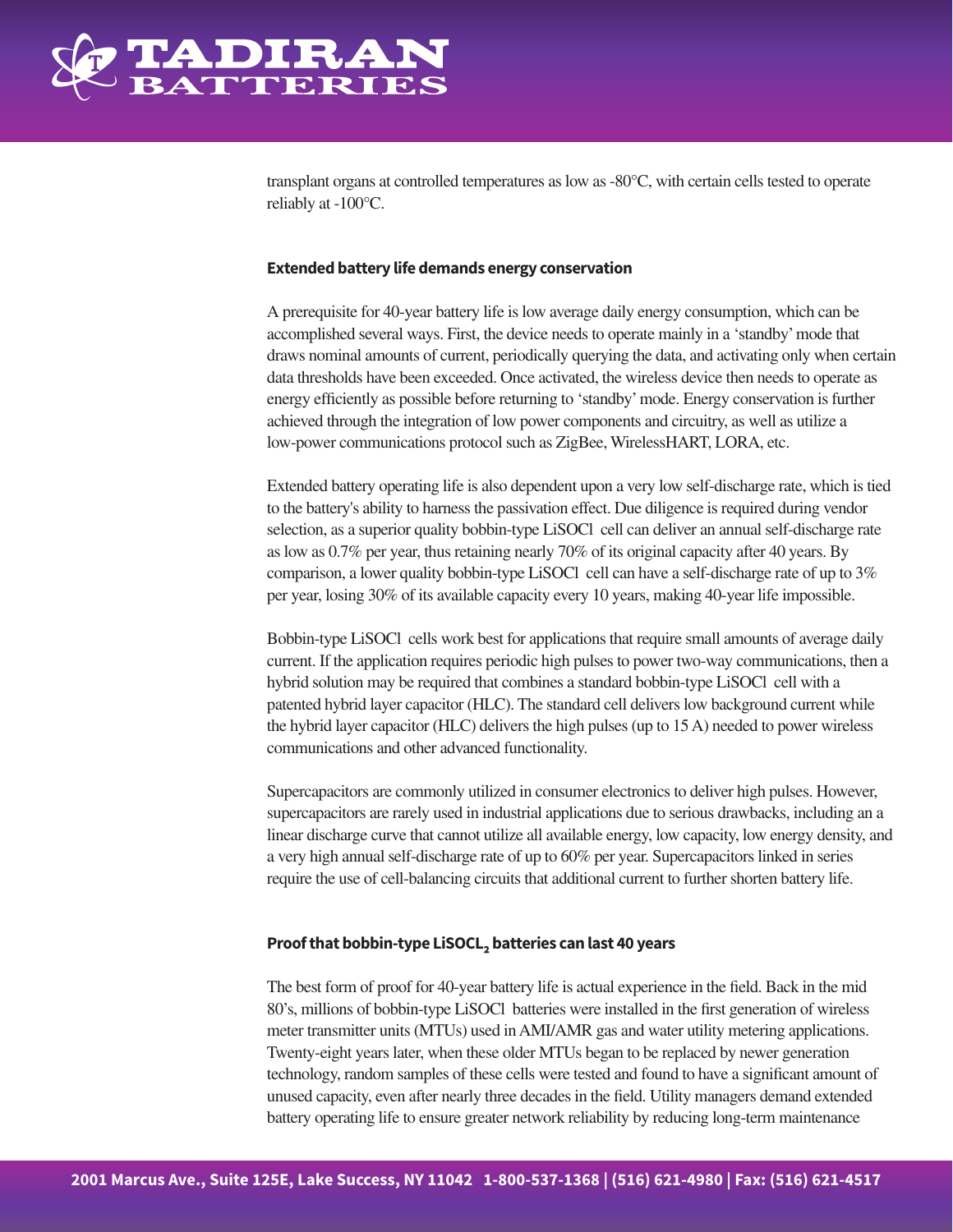

costs, which helps mitigate the potential risk of a large-scale system wide battery failure that could disrupt normal billing cycles, thus reducing the total cost of ownership.

As the pioneer and leading manufacturer of bobbin-type LiSOCl batteries, Tadiran has been testing all of its battery chemistries (IXTRA, XOL, etc.) and cell sizes for over two decades, developing a comprehensive data matrix that simulates nearly every possible scenario seen in the field. This vast database contains vital test points that measure key performance metrics such as OC voltage, voltage under load, and self-discharge against variables such as temperature, load size, etc.

When designing a battery for a specific application environment, Tadiran's engineers draw upon this database to simulate the depletion of available battery capacity over time based on factors such as annual self-discharge rate, low voltage point at load, and temperature. All calculations are based on historic testing data that is further validated by actual field results, never relying on theoretical data. These intensive long-term tests are performed multiple ways to cross check and further verify results. Here is a brief description of just some of the testing procedures that Tadiran utilizes:

**1. Actual long term testing** - Many cells of different ages are tested concurrently in the lab, including batteries that have been continually tested for over 30 years, and which are still operating reliably under different loads and test profiles.

**2. Accelerated testing** – We utilize a method known as the Arrhenius test (two-fold increase of reaction rate for every 10°C) to reduce the amount of time needed to run tests on very long-term applications. Arrhenius tests are run at 72°C (equivalent to roughly 32 lifetimes compared to operation at 22°C). It is important to interpret these test results properly, as an inferior cell that suffers from passivation can show a false positive result. Therefore, it is important not just to store a cell at 72°C and then perform the test, but to actually test the cell during 72°C storage.

The following example highlights the importance of accelerated testing: A sample of cells are tested at 72°C for one month while enough current is drawn to fully deplete the battery after one (1) month. The same test is performed for two (2) months at a rate of energy consumption that depletes the battery after 2 months. Other cells are similarly tested for 3, 4, 5 and 6 months, 1 year, and for 90 months, which is equivalent to hundreds of years of operation.

After 1 and 2 month testing, Tadiran XOL cells exhibit very low capacity because they are not meant to be depleted so quickly, as lithium batteries can be designed either to deliver a high usage rate or a low self-discharge rate, but not both. By contrast, Tadiran iXTRA cells and certain competitors will exhibit higher available capacity at such fast discharge rates but their self-discharge rate will be higher in other tests.

Starting with the 3 month test at 72°C (the equivalent of 8 years of operation at 22°C) the higher self-discharge rate of competing cells starts to become apparent as Tadiran cells begin to demonstrate higher available capacity, indicating a lower self-discharge rate. The longer this test is performed, the greater the margin of difference between a Tadiran cell and its competitors. This widening spread clearly indicates that the superior battery is losing less of its available capacity to